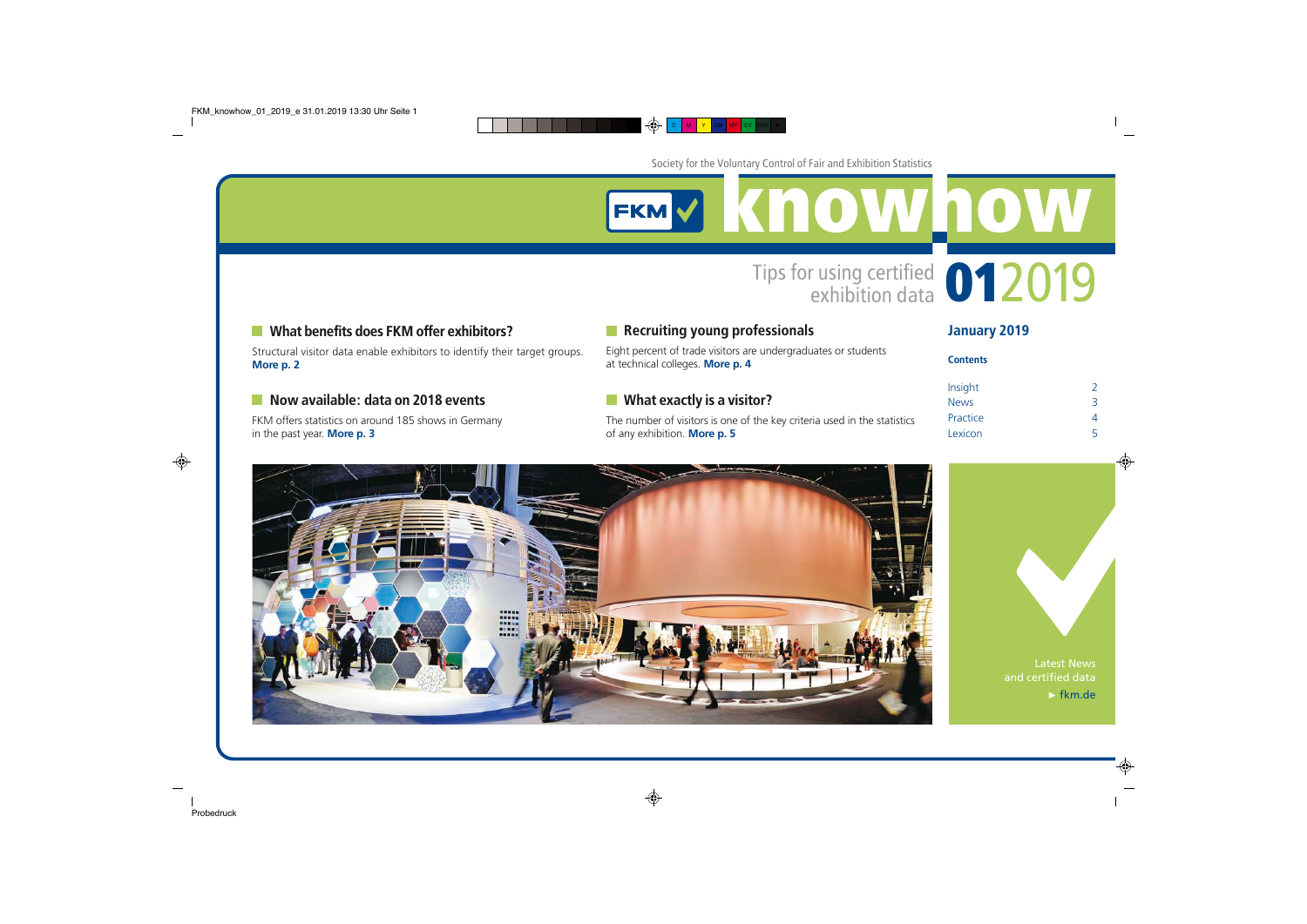## <span id="page-1-0"></span>**Insight**

# What benefits does FKM offer exhibitors?

Exhibitors have a specific range of products and pursue very individual goals. They know their target group and want to contact them at exhibitions. However, while the number of exhibitions is increasing worldwide, exhibitor budgets generally are not.

FKM data therefore provide information about the major structural features of exhibition visitors, such as which industries they come from, their decisionmaking capacities and their areas of origin. This lays an ideal foundation for exhibitors to choose the »right« exhibitions.

These structural data are determined and certified by uniform standards, as are the basic trade fair data such as exhibitor, stand space and visitor figures.

#### **Advantages for exhibitors:**

- $\blacksquare$  They find their target groups: exhibitors can check the extent to which their desired target groups from industry A or region B are represented at a given fair. One of the basic prerequisites – or perhaps the most important of all – for a successful exhibition appearance.
- **F** The uniform structure of FKM data allows events to be compared and helps in compiling follow-up reports on participations, by enabling exhibitors to measure the number and structure of visitors to their stand vis-à-vis overall visitor data.
- $\blacksquare$  They gain baseline information: in addition to qualitative aspects, exhibitors find out, for example, everything about exhibition size on the exhibitor and visitor sides, areas of origin and internationality.
- $\blacksquare$  They learn about underlying conditions: exhibitors find out more about the general approach of each event – because fairs can focus on small circles of trade visitors or also on the general public.



#### **Prof. Dr. Manfred Kirchgeorg, Graduate School of Management, Leipzig**

#### … on using data for marketing planning:

»The rapid availability and the accuracy of data are no longer mutually exclusive. Otherwise, we would not need to discuss autonomous driving.«

### … on new exhibition concepts:

»The 'festivalisation' of fairs, without reference to the central needs of the exhibitors and visitors, will not lead us anywhere. The main thing is to create Live Communication, which also generates exhibition value and differentiation.«

### … on exhibitions and digitisation:

«Digitisation in the exhibition sector should aim to create as much time as possible for valuable live contact between exhibitors and visitors.«

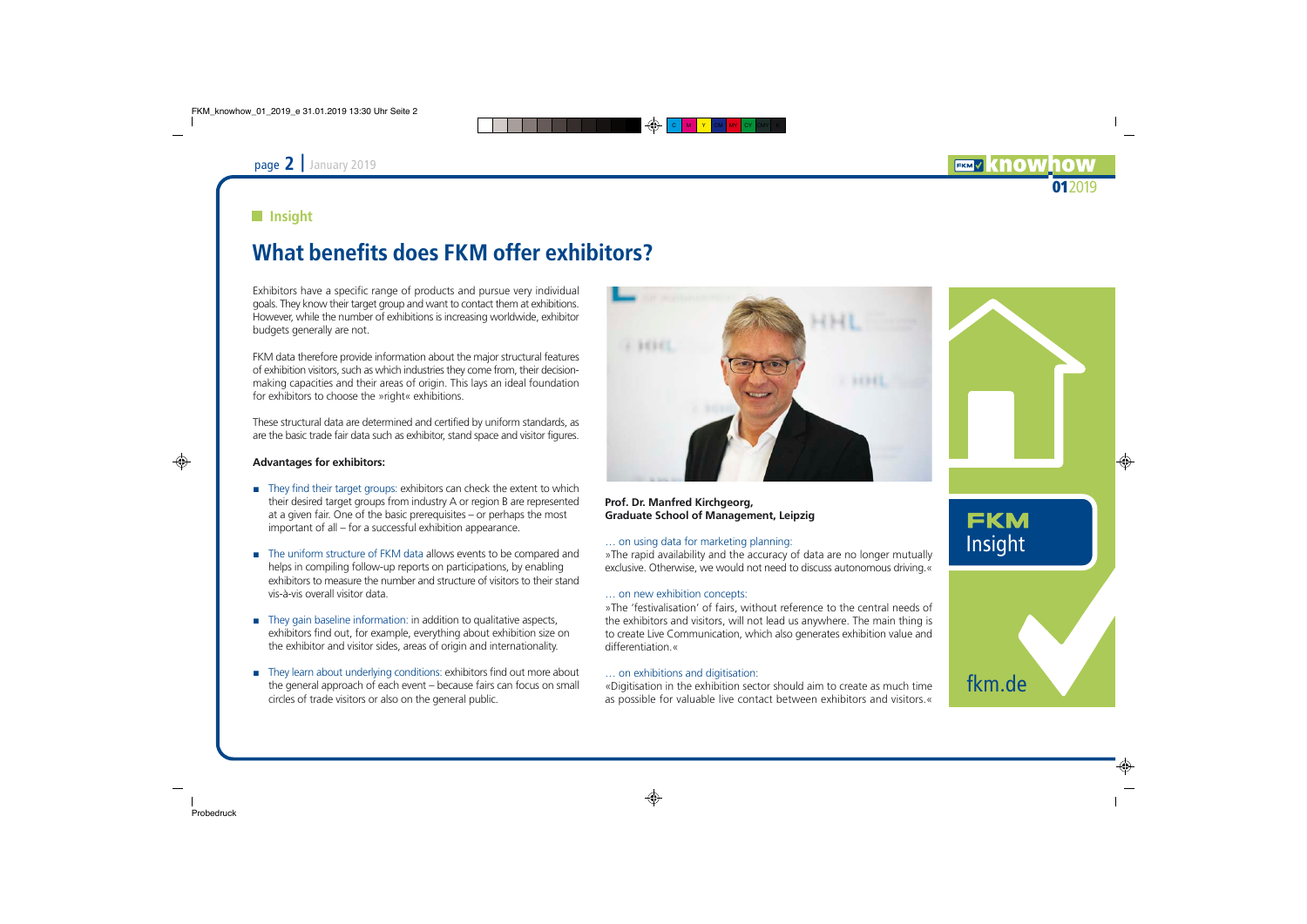#### <span id="page-2-0"></span>**News**

# Statistics on around 185 German shows in 2018

To make a reliable decision on whether or not to participate in exhibitions, you need trustworthy data on the quality of specific fairs. An important source of this is the certified data of FKM – the Society for the Voluntary Control of Trade Fair and Exhibition Statistics. The results for most of the exhibitions in 2018 are already available. The exhibitor and visitor numbers and visitor analyses are determined in accordance with uniform standards and are available online at **Firm.de**. On this point, the FKM chairman Klaus Dittrich states that selecting the 'right' exhibition means »first setting goals, then assessing which exhibition has the most suitable visitors, whether the visitors are from the right sector, region of origin or field of activity. This is exactly the kind of data that FKM provides.«

In total, 47 German organisers administered by FKM had 185 trade fairs in Germany certified by the auditors Ernst & Young over the past year. In addition to the basic data, such as number of exhibitors, exhibition space and number of visitors, differentiated between domestic and foreign, for around three quarters of the fairs FKM provides data on the profile of the trade or private visitors, such as region of origin, influence in procurement decisions or occupational status. Apart from the German partners, the two foreign guest members, the Verona Exhibition Company and the Hong Kong Trade Development Council, have had 23 trade fairs certified.

For more information, visit **Fkm.de** 



### **FKM knowhow Imprint**

Tips for using certified exhibition data January 2019 Publisher: Society for the Voluntary Control of Fair and Exhibition Statistics Littenstraße 9 · 10179 Berlin Phone: 030 24000-0 Telefax: 030 24000-340 [info@fkm.de](mailto:info@fkm.de) Editor: Harald Kötter We would like to thank the exhibition companies for providing us with pictures.

#### **FKM at a glance**

- the only German body for certifying exhibition data
- 50 German organisers are partners of FKM
- standardised definitions
- standardised auditing procedures
- around 200 exhibitions per year are being certified, for 80% of the exhibitions, data on visitor structure as well
- Certification by Ernst & Young auditing company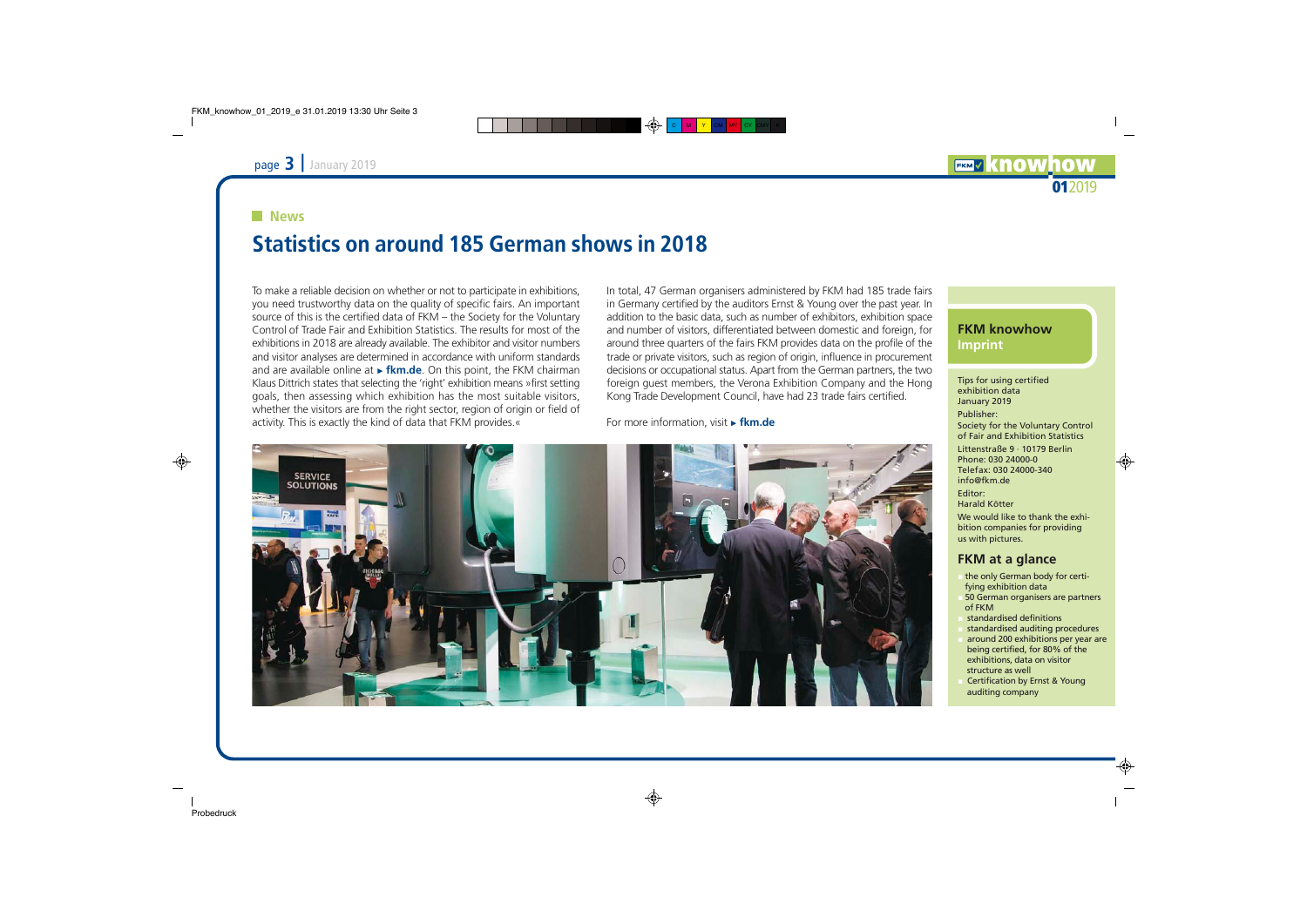## <span id="page-3-0"></span>**Practice**

# FKM visitor profile test: size of company



Trade fairs are visited by companies that have 100,000 employees and by companies that have 10 or fewer employees. At some trade fairs, most of the visitors are from larger firms and at others it is the smaller companies that dominate. What is the reason for this? First of all, the size structures of the Buying companies differ widely depending on the sector. Most of the visitors to machinery fairs come from larger SMEs, but even at such events 20-30% come from companies with fewer than 50 employees. In other words, exhibitors who have previously tended to reach large customers at trade fairs should investigate how they can also reach the remaining potential. After all, in many cases this also means spreading the risk.

The opposite tends to be true at many consumer goods fairs. Here, companies with fewer than 50 employees frequently represent 70% of the visitors, since retail is predominantly still structured on a small scale. For smaller exhibitors, in particular, the majority of their customers usually come from this segment. However, this is often associated with modest order volumes. Therefore, it is often much more interesting to look at the small proportion of visitors that come from the retail giants. Although it can be difficult for SMEs to interest these visitors in their products, it often pays off. It is easy to establish whether this potential exists at a trade fair by inspecting FKM's trade visitor profile test.

# Exhibitions help recruiting young professionals

**Eight percent of trade visitors are undergraduates or students at technical colleges**

Trade fairs offer considerable potential for recruiting young professionals who are entering the job market for the first time. Around eight percent of visitors to international fairs for trade visitors in Germany are undergraduates or students at technical colleges, who want to find out about career opportunities in companies within the relevant sector. This result emerged from an evaluation of around 75 surveys of trade visitors from 2017 conducted by FKM – the Society for the Voluntary Control of Trade Fair and Exhibition Statistics.

Exhibiting companies can present themselves as attractive employers and at the same time get a personal first impression of interested students. Many exhibitors have already discovered this: for around twenty percent of exhibitors, recruiting new employees is among their trade fair goals, according to a study by the Association of the German Trade Fair Industry AUMA.